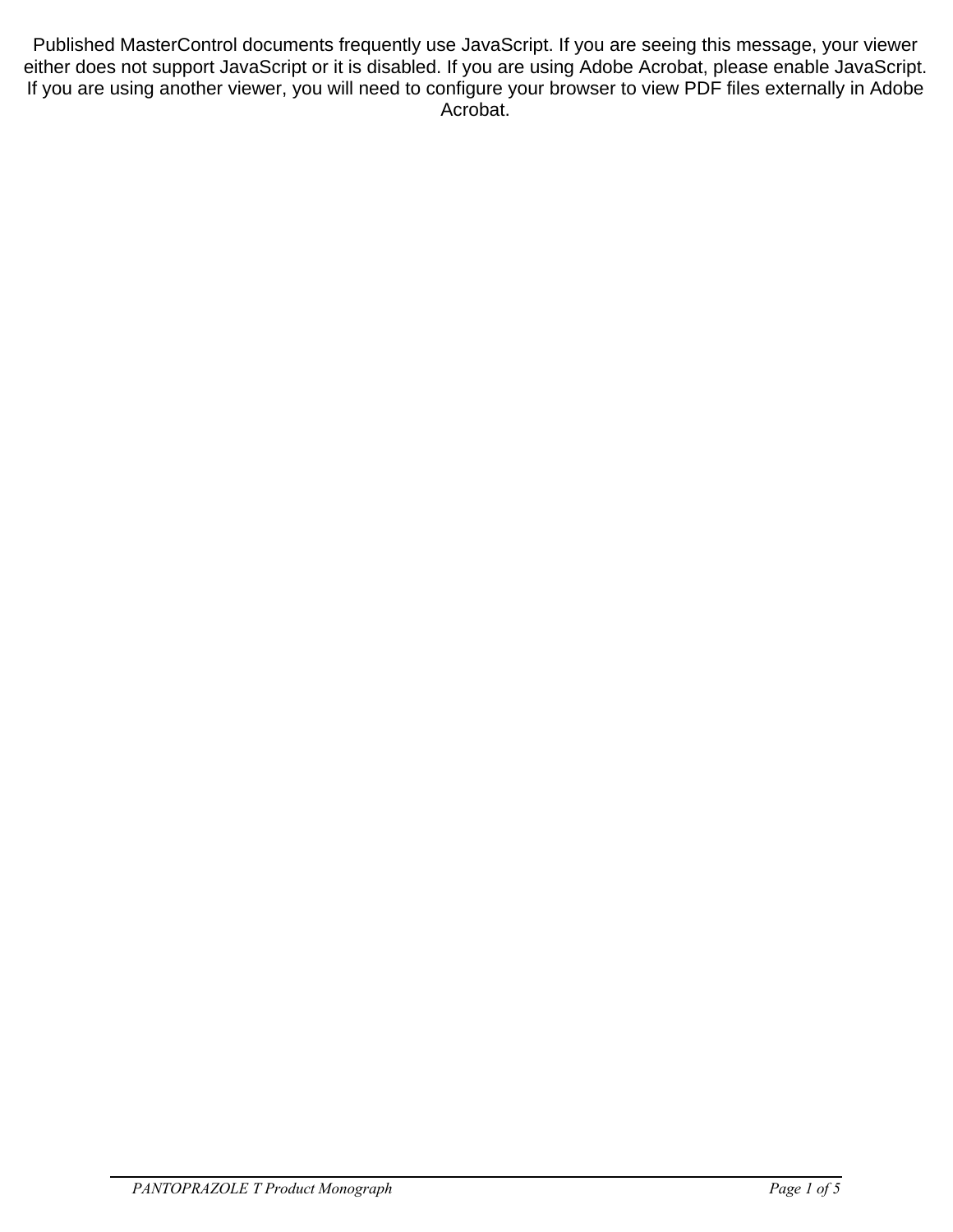Published MasterControl documents frequently use JavaScript. If you are seeing this message, your viewer either does not support JavaScript or it is disabled. If you are using Adobe Acrobat, please enable JavaScript. If you are using another viewer, you will need to configure your browser to view PDF files externally in Adobe Acrobat.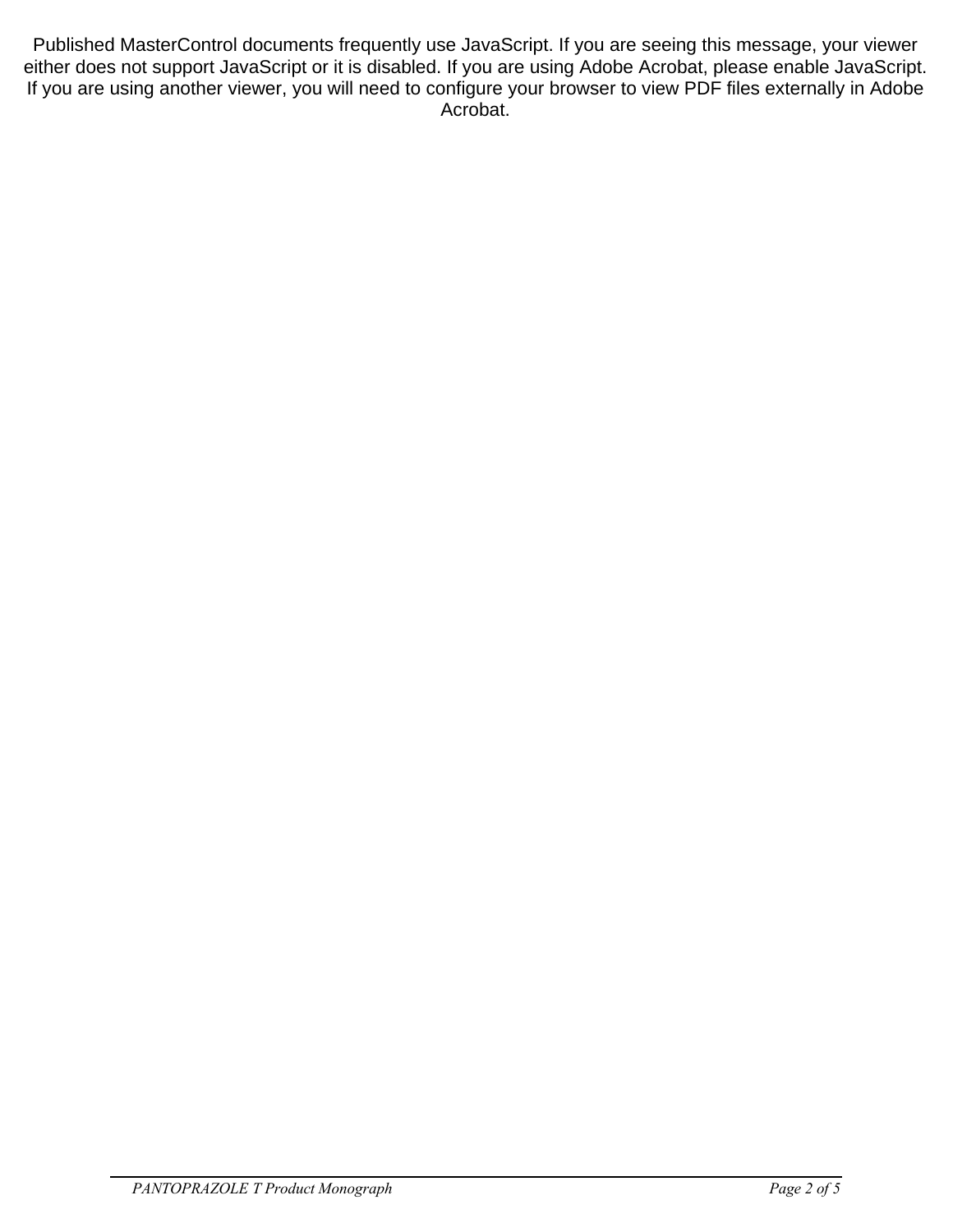**The following may interact with PANTOPRAZOLE T:** Published MasterControl documents frequently use JavaScript. If you are seeing this message, your viewer either does not support JavaScript or it is disabled. If you are using Adobe Acrobat, please enable JavaScript. If you are using another viewer, you will need to configure your browser to view PDF files externally in Adobe Acrobat.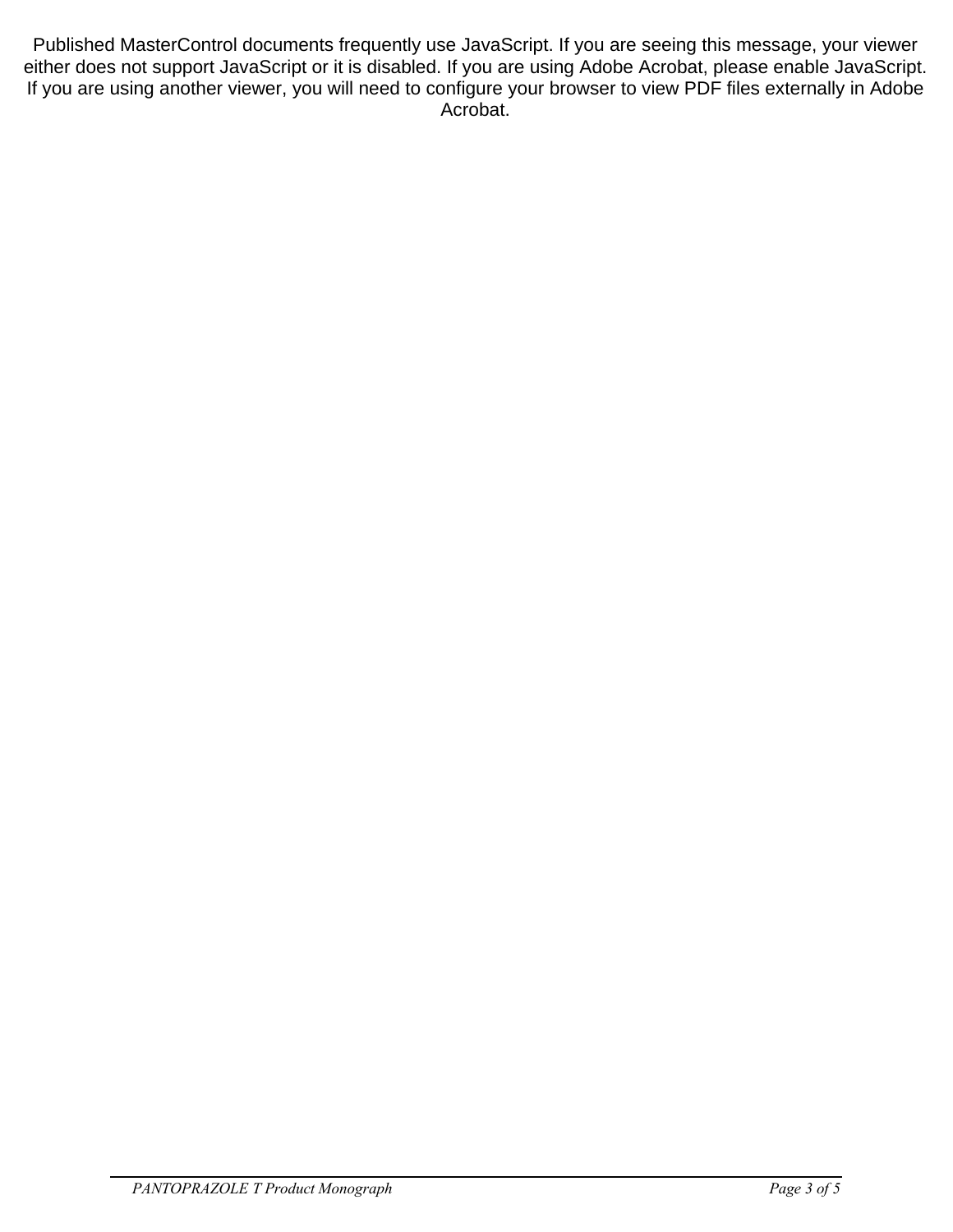Published MasterControl documents frequently use JavaScript. If you are seeing this message, your viewer either does not support JavaScript or it is disabled. If you are using Adobe Acrobat, please enable JavaScript. If you are using another viewer, you will need to configure your browser to view PDF files externally in Adobe Acrobat.